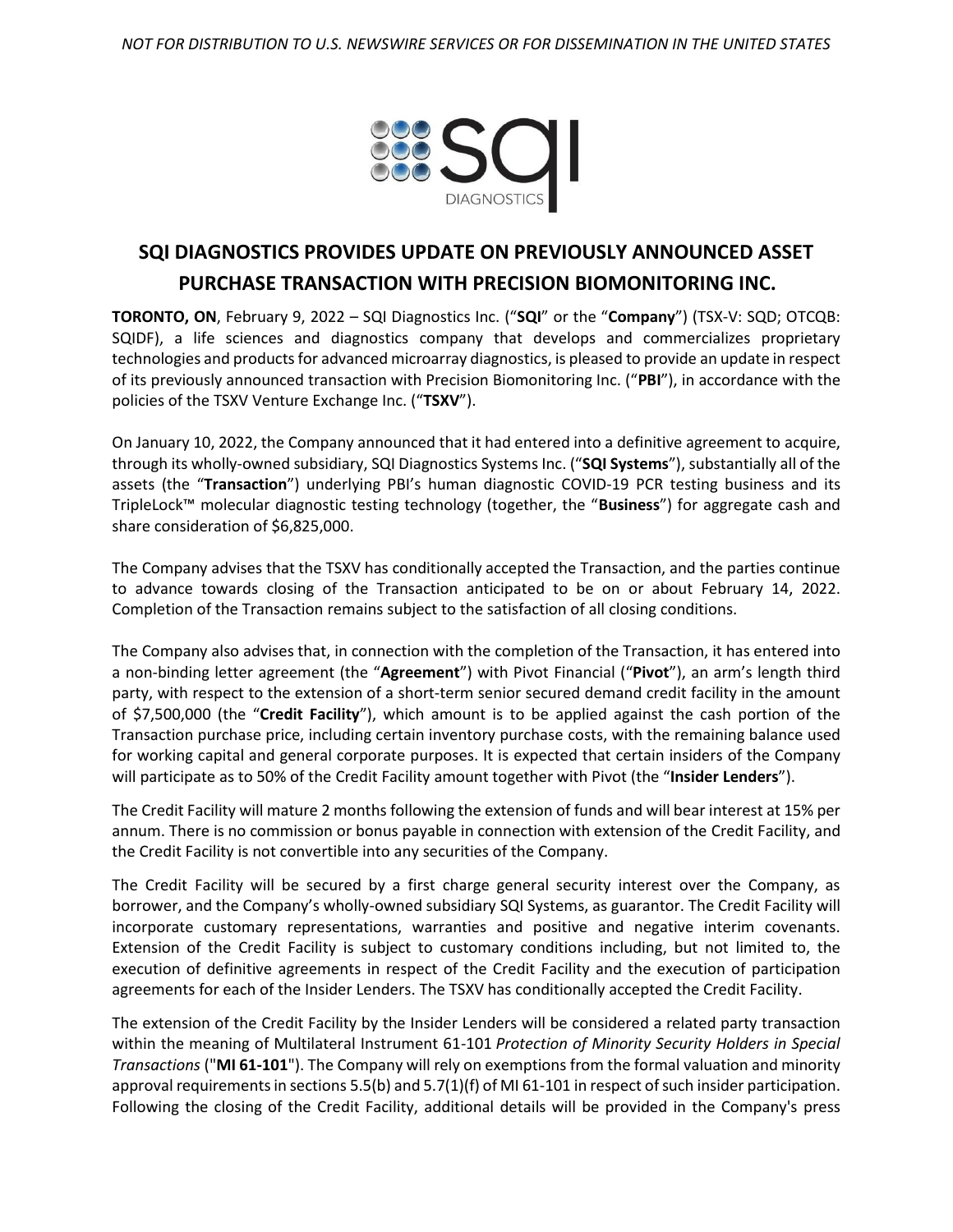release and a subsequent material change report to be filed on SEDAR. The Company will not be positioned to file a material change report in respect of the related party transaction between the Company and the Insider Lenders less than 21 days prior to completion of the Credit Facility. Given the application of funds and the timing thereof, the Company deems it reasonable in order to be able to expedite the Credit Facility and affect the closing of the Transaction.

## **About Precision Biomonitoring**

Precision Biomonitoring Inc. was founded in 2016 by a team of scientists from the Biodiversity Institute of Ontario at The University of Guelph. By 2017 PBI had begun providing an innovative, portable and proprietary TripleLock™ environmental DNA (eDNA) surveillance solution to the environmental consulting market, enabling early and rapid detection of organisms on site. In 2020, responding to the emerging global COVID pandemic, PBI established a human diagnostics division and applied their expertise in genetic testing to develop the TripleLock™ SARS-CoV-2 (COVID) qPCR testing platform, approved by Health Canada and the EU and commercially available for laboratory testing in Canada. To complement this highly specific and sensitive lab-based test, PBI partnered with their eDNA collaborator Biomeme, becoming the exclusive Canadian distributor of Biomeme's mobile SARS-CoV-2 Real-Time PCR test and rapid mobile detection platform. The SARS-CoV-2 portfolio was further expanded with distributorship of the Quidel SARS-CoV-2 Antigen Fluorescent Immunoassay (FIA) and Sofia analyzer. Today PBI is at the forefront of technological innovations in the genomics industry, with a vision of a world where we can identify any organism on the spot, in an instant, anywhere on the planet.

## **About SQI Diagnostics**

SQI Diagnostics is a life sciences and diagnostics company that develops and commercializes proprietary technologies and products for advanced microarray diagnostics. The Company's proprietary microarray tests and fully automated systems are designed to simplify protein and antibody testing workflow, increase throughput, reduce costs and provide excellent data quality. For more information, please visit [www.sqidiagnostics.com.](http://www.sqidiagnostics.com/)

**Contact:** Morlan Reddock Chief Financial Officer 437-235-6563 [mreddock@sqidiagnostics.com](mailto:mreddock@sqidiagnostics.com)

## *CAUTIONARY NOTES*

*This news release contains certain "forward-looking statements", including, without limitation, statements*  containing the words "will", "may", "expects", "intends", "anticipates" and other similar expressions which constitute *"forward-looking information" within the meaning of applicable securities laws. Forward-looking statements reflect the Company's current expectation, assumptions and beliefs, and are subject to a number of risks and uncertainties that could cause actual results to differ materially from those anticipated. The forward-looking statements in this news release include without limitation, statements with respect to the terms of the Transaction and the Credit Facility, the anticipated benefits of the Transaction to the Company, the anticipated closing of the Transaction and the Credit Facility, and the final approval of the TSXV, among others. These forward-looking statements are qualified in their entirety by the inherent risks and uncertainties surrounding future expectations. Important factors that could cause actual results to differ materially from expectations include, but are not limited to, risks related to the failure to obtain necessary regulator and TSXV approvals for the Transaction and the Credit Facility, if applicable, general economic and market factors, competition, the ability of the Company to integrate the Business into its existing operations, the effect of the global pandemic and consequent economic disruption, and the factors detailed in the*